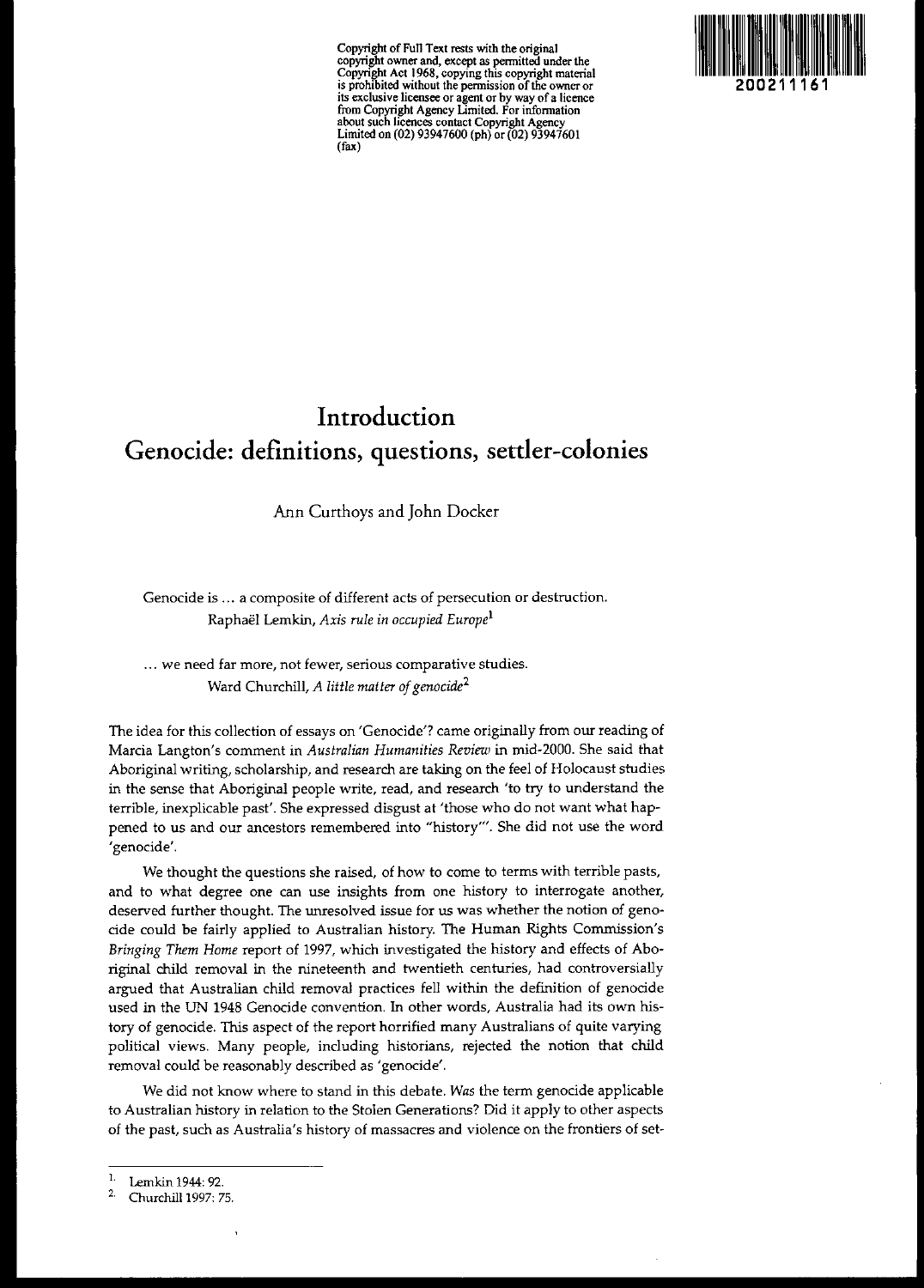2 ABORIGINAL HISTORY 2001 *VOl25*

**tlernent? Ought not Australians to be more aware of the international debates, as a way** of clarifying our thinking?

We approached the editorial board of *Aboriginal History* (of which Ann is a member) and offered to edit a collection of essays entitled "'Genocide"? Australian Aboriginal History in International Perspective'. After some soul-searChing, the board agreed to take up our offer. In July 2000, we approached some possible contributors, **more than actually appear in this volume, and asked them to 'address Australian and/ or international debates around concepts such as genocide, Holocaust, trauma, guilt,** and apology, and their applicability or otherwise in the Australian context'. We sought **authors with knowledge of international debates and at the same time a desire to con**tribute to increased understanding of Australian Aboriginal history. Our main purpose **was, and remains, to see the issues canvassed in a serious and scholarly manner, and we** assured the board that 'we seek neither false analogy on the one hand, nor the isolation **of Australia from international debates on the other',**

**It took a little over a year to recruit our authors, allow them appropriate writing time, and conduct a demanding refereeing and revision process. In that time, a great** deal happened. While our contributors were working on their essays, the public debate over the term'genocide' and whether and how it can be applied to Australian history greatly intensified. Some of the debate was about matters of historical interpretationthe nature and extent of Aboriginal child removal, and of killing on the frontiers of set**tlement - and much of it has been about whether 'genocide' is an appropriate or a misleading term for characterising some or all of these events. Many felt that 'genocide'** properly referred only to the Holocaust, that is the killing of millions of Jews by Nazi **Germany, and that any comparison with the Holocaust was insensitive to the latter's** uniquely terrible nature as well as wildly exaggerating the negative aspects of Aus**tralia's history of colonisation, dispossession, institutionalisation, and cultural imposition.**

One of the leading opponents of the use of the term 'genocide' to describe child **removal as it occurred in Australia was a group associated with the journal** *Quadrant,* which published several articles disputing the findings of the *Bringing Them Home* **report.** *Quadrant* **sponsored a seminar on Aboriginal history over the weekend of 9-10** September 2000, at which a number of speakers defended Australia's record on child **removal. and opposed its characterisation as 'genocide'. A former editor of** *Quadrant,* Robert Manne, became the foremost outspoken critic of its current position, describing as 'denialists' those who thought the *Bringing Them Home* report misrepresented the history of child removal. In April 2001, his book *In denial: the Stolen Generations and the Right* appeared, generating sustained discussion.<sup>3</sup> We have been able to include in this **collection Bain Attwood's analysis of Manne's argument, and several other contributors** (Tatz, Moses) also refer to it.

Just as sharp as the debate over the Stolen Generations report was a parallel debate on the extent of killing on the frontier. At the *Quadrant* seminar, Keith Windschuttle launched his attack on the work of Henry Reynolds, especially the latter's **estimate that approximately 20000 Aboriginal people were killed in the course of the**

<sup>3.</sup> Schaffer 2001.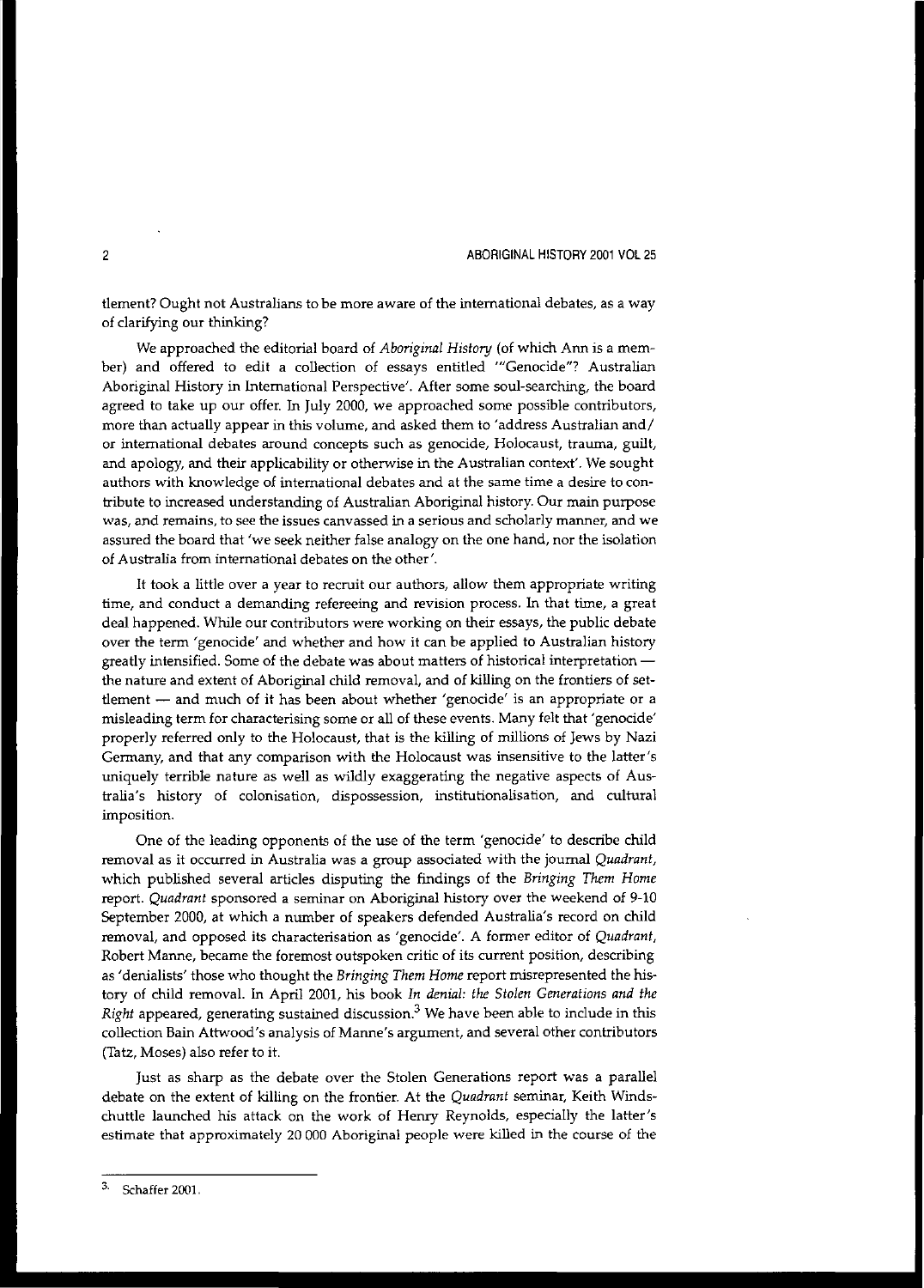European invasion and settlement of the continent. Windschuttle was not the first to suggest that reports of massacres had been greatly exaggerated. Rod Moran had written **in 1994 in the** *West Australian* **an article claiming that the Forrest River massacre, gener**ally thought to have occurred in the Kimberleys in 1926, never happened. This had led **to subsequent debate between Moran, historian Neville Green, and others. Subse**quently, both Green and Moran published books on the subject.<sup>4</sup>

When sent Moran's book, *Massacre myth,* to review, Windschuttle was impressed by Moran's argument, and undertook a broader detailed investigation of massacre his**tory, especially Reynolds' claims and sources. His essay on the matter was later** published in the last three issues of *Quadrant* in 2000. In subsequent months, the debate between Windschuttle and Reynolds was aired in public forums from Could's bookshop in Sydney to the *Lateline* program on ABC television, and in newspapers such as the *Sydney Morning Herald,* the *Australian's Review of Books* and the *Age.* They debated **the existence or otherwise of particular massacres, the general candliet of warfare on** the frontiers of settlement, and the role of the Native Police in Queensland in perpetrat**ing or preventing frontier violence. Several historians later joined in these debates, such** as Raymond Evans and Bill Thorpe in *Overland*, and again Windschuttle replied.<sup>5</sup> The **debate continues.**

**The question of whether or not the term 'genocide' is appropriate in the Australian context has been for us a genuine question. In the course of editing this collection,** we have learnt a great deal about the legal meaning of genocide under the 1948 UN **convention, and now recognise more clearly than we did the difference between geno**cide as a legal concept and 'the Holocaust' as a way of describing a particular historical **event.**

**The question-mark remains in our title, however, not only to indicate that our con**tributors do not all agree with one another, but also to signal the problem that the genocide debate has already revealed itself to be difficult and confused, in large part because legal, academic, and popular understandings of the word differ. In popular discussions, 'genocide' is equated with mass killings of an entire people, and some of the **public rejection of the term rests on this assumed meaning, a meaning also shared by** some academic commentators. Inga Clendinnen stirred the debate further in May 2001 when she described the 'persistent invocation of the term "genocide'" by the authors of the *Bringing Them Home* report as 'a moral, intellectual and (as it is turning out) a political disaster'.<sup>6</sup> Like many others, we do not agree with Clendinnen's dismissal of the **genocide question, and think it remains important if we are truly to understand Aus**tralian history in its international contexts. We agree with the philosopher Raimond **Gaita who has urged us all not to rush the discussion, not to be impatient. 7 It is impor**tant to be careful and precise, and to recognise the limits of our current historical **knowledge and that conceptual and theoretical considerations and discussions have** barely begun.

**<sup>4.</sup> Green 1995; Moran c1999; Neumann 1998.**

<sup>5.</sup> Evans and Thorpe *2001;* Windschuttle 2001.

<sup>6.</sup> Clendinnen 2001: 26.<br><sup>7.</sup> Caita 2001

<sup>7.</sup> Gaita *2001.*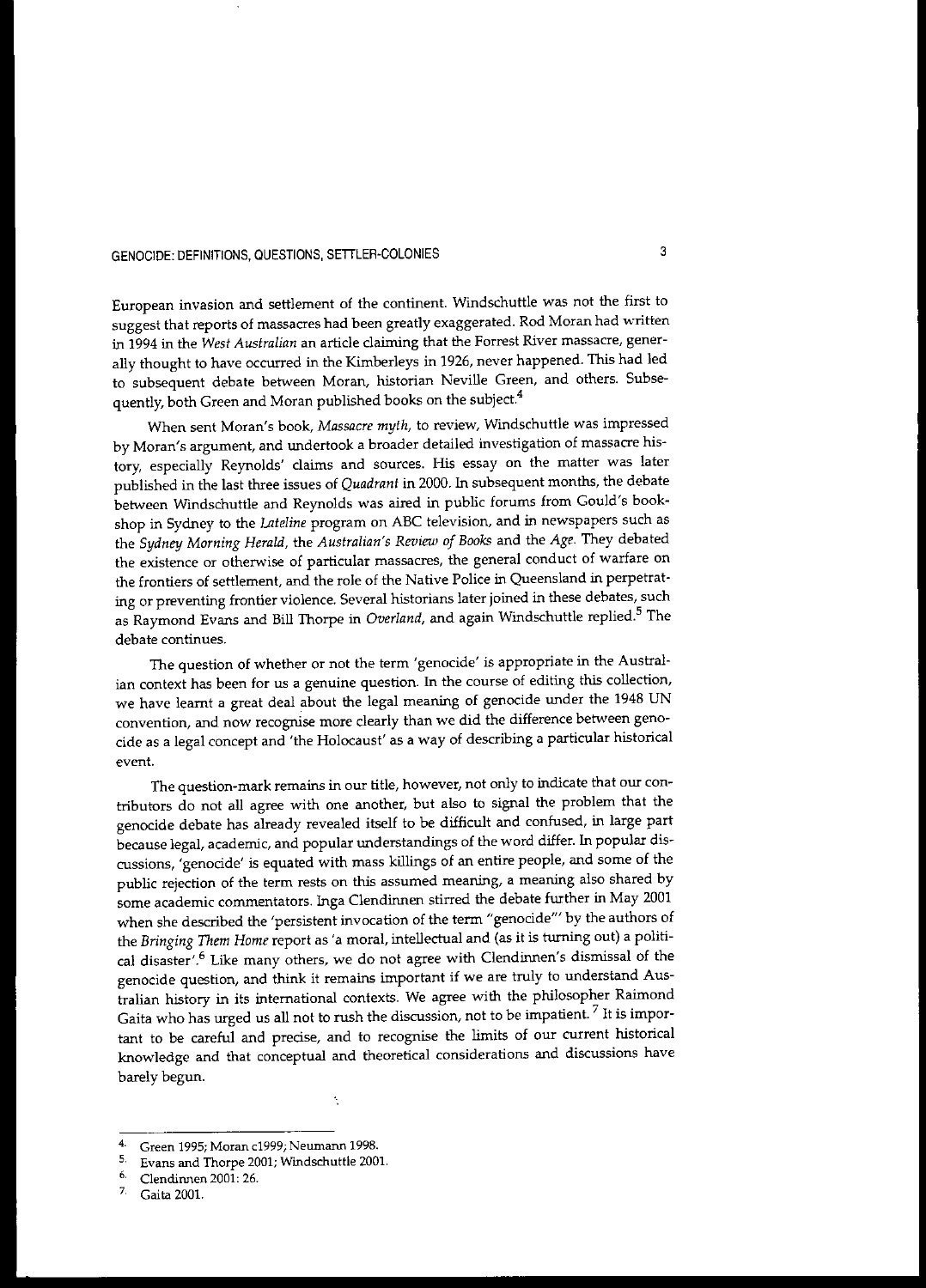#### 4 ABORIGINAL HISTORY 2001 VOL 25

One of those who continues to pursue the issue is Henry Reynolds. Just as the last **of the revised articles arrived on our desk, his book on genocide appeared, also featur**ing a question mark. Reviewed by Peter Read in this volume, Reynolds's book is entitled *An indelible stain? The question of genocide in Australia's history.* It outlines the definition of genocide in the United Nations Genocide convention, briefly discusses the history of consideration of the term 'genocide' in the Australian context, and then **examines a number of historical events in Australia and assesses them against the yardstick of the convention, in particular its stipulation that there be evidence of** *intention* **to** commit genocide against a group or people. As he does not examine the extent of killing on the frontier, he chooses not to engage with critics like Keith Windschuttle, or the **findings of most other historians on the** *consequences* **of invasion and settlement for** Indigenous peoples in Australia. The events he considers in the light of intention  $-$  the **smallpox epidemic of 1789, the frontier violence and institutionalisation in Tasmania,** frontier violence in Queensland, and the assimilation policies of the 1950s - have all at **one time or another been considered a form of genocide. In uncharacteristically and** curiously indecisive mode, Reynolds feels that'genocide' is probably not the appropri**ate term when discussing smallpox, Tasmania, or assimilation. In the context of a** discussion of the Queensland frontier, however, he says:

**The story of frontier conflict was punctuated with genocidal moments when set**tlers and police systematically pursued particular groups of Aborigines with the **intention of destroying them. Such moments occurred in a variety of circwnstances ... How many genocidal moments there were must be a matter of specula**tion. Much detailed local research still needs to be done.<sup>8</sup>

**His argument is close to that of Dirk Moses, one of our contributors, who argued** in an essay in 2000 that the term genocide is less appropriately applied to Tasmania (where it is usually thought most relevant) than to Queensland (which has rarely been discussed in this context).<sup>9</sup>

One can only agree with Reynolds' call for further research. We would add to it a call for continued discussion of and participation in international debates, so that interpretation of the Australian sources is placed in a wide and illuminating historiography.

### II

Such internationalising of debate in Australia and participation in international historiography are key purposes of this collection. Colin Tatz leads with a consideration of the **meanings of genocide, and an overview of the Australian debates so far. Several con**tributors - Tony Barta, Andrew Markus, Anna Haebich, and Dirk Moses - consider the connections and differences between Australian and German history. Larissa Behrendt considers the standing of genocide as a crime within Australian law; Rosanne Kennedy investigates issues of historical writing, representation, and testimony, and **what can be learnt from the largely American scholarship of trawna and memory, in** relation to the Holocaust; and Deborah Bird Rose explores the idea that torture of the living may affect our understanding of genocide. Concluding the collection, Bain Att-

<sup>8.</sup> Reynolds 200L 130.

**<sup>9.</sup> Moses 2000.**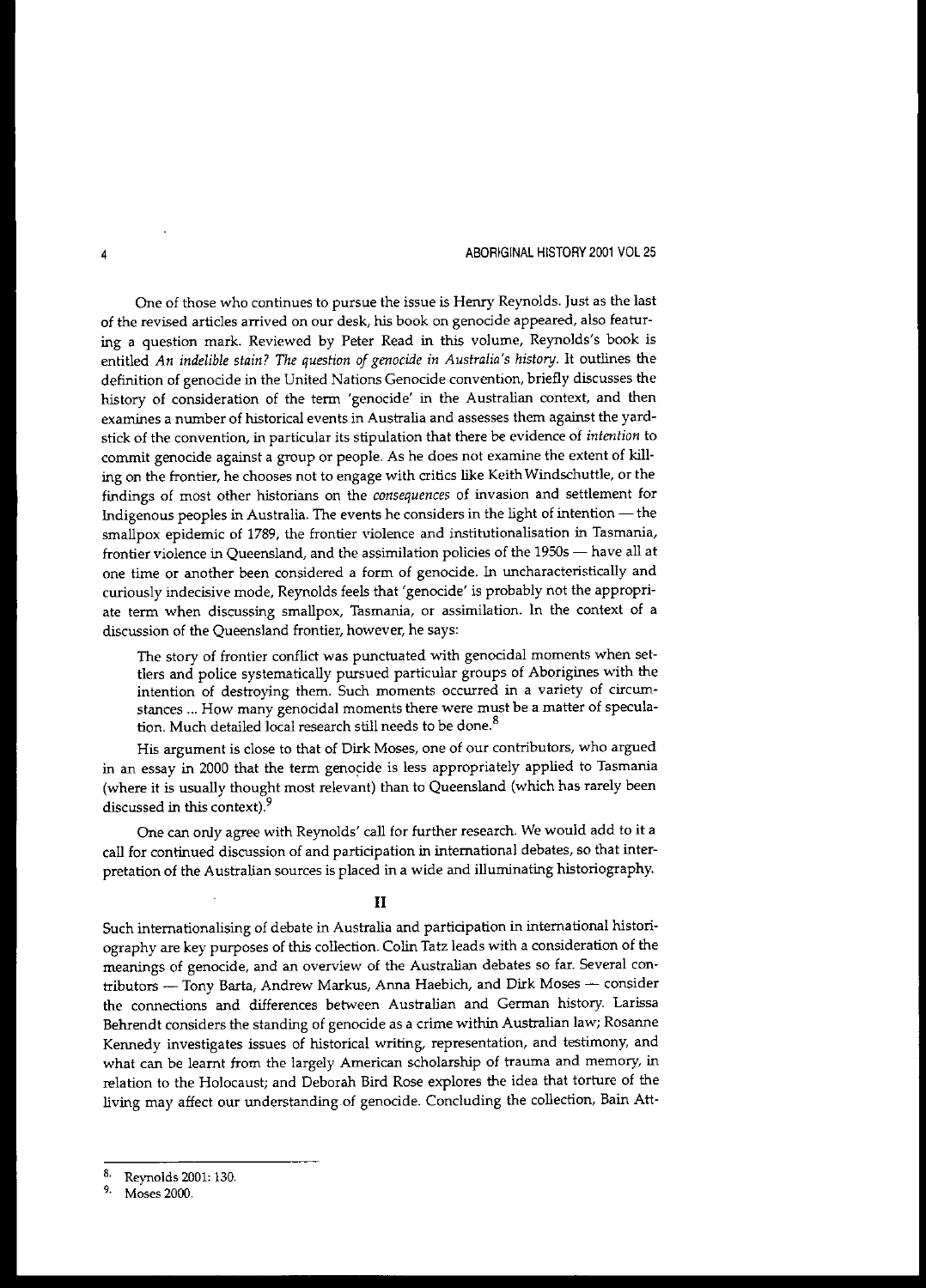wood considers at some length Robert Manne's book, *In denial: the Stolen Generations and the Right.*

### III

One way to illuminate the complex'genocide' debate is to look more closely at the origins and historical contexts of the concept of genocide itself. The great twentieth century Polish-Jewish jurist Raphael Lemkin (1901-59) is generally regarded as having defined the term in his 1944 *Axis rule in occupied Europe: laws ofoccupation, analysis ofgovernment, proposalsfor redress.* His definition became the basis of the 1948 UN convention, though that convention significantly altered his original formulations in ways our con**tributors discuss.**

In *Axis rule in occupied Europe* Lemkin recalls that the advent of Hitler convinced him to propose for the Fifth International Conference for the Unification of Penal Law, held in Madrid in October of 1933 in cooperation with the Fifth Committee of the **League of Nations, two new crimes in** international law. **These crimes, of** *barbarity* **and** *vandalism,* could then be introduced into the penal legislation of the 37 participating **countries. Barbarity was to be conceived as oppressive and destructive actions directed against individuals as members of a national, religious or racial group. Vandalism involved the malicious destruction of works of art and culture because they represent the specific creations of the genius of such groups. These new crimes were to be interna**tionalised so that the offender could be punished wherever he was apprehended. Lemkin laments that the international treaty he had proposed 11 years earlier in Madrid had not been adopted. If it had, the procedural machinery for the extradition and pun**ishment of war criminals by members of the United Nations and neutral countries** would already be available, for dealing with the tragic experiences of German rule in occupied Europe.ID Lemkin notes that while many different acts of persecution or destruction were already prohibited in international law by the Hague Regulations of **1907, many others were not covered. The German practices of the current world war, he** points out, have surpassed anything that could have been envisaged by the framers of the Hague Regulations.<sup>11</sup>

Against the limitations of both the Hague Regulations and his own formulations of barbarity and vandalism in Madrid in 1933, Lemkin proposed his new concept of 'genocide' - deriving the term from the Greek word *genos* (tribe, race) and the Latin *cide* (killing, as in tyrannicide, homicide, fratricide). The new crime is to be defined as a twofold process, as Lemkin explains in ch IX 'Genocide' of *Axis rule in occupied Europe.*

Genocide has two phases: one, destruction of the national pattern of the oppressed group; the other, the imposition of the national pattern of the oppressor.<sup>12</sup> Genocide meant that one national pattern was to be destroyed, to be replaced by the imposition of **another.<sup>13</sup>**

**<sup>10.</sup> Lemkin 1944: xiii, 91-2.**

**<sup>11.</sup> Lemkin 1944: xiii, 90, 92-3, Appendix pp 637-40. The Hague Regulations prescribe a Convention Respecting the Laws and Customs of War on Land.**

**<sup>12.</sup> Lemkin 1944: 79.**

<sup>13</sup> Lernkin 1944: xi, 79-80.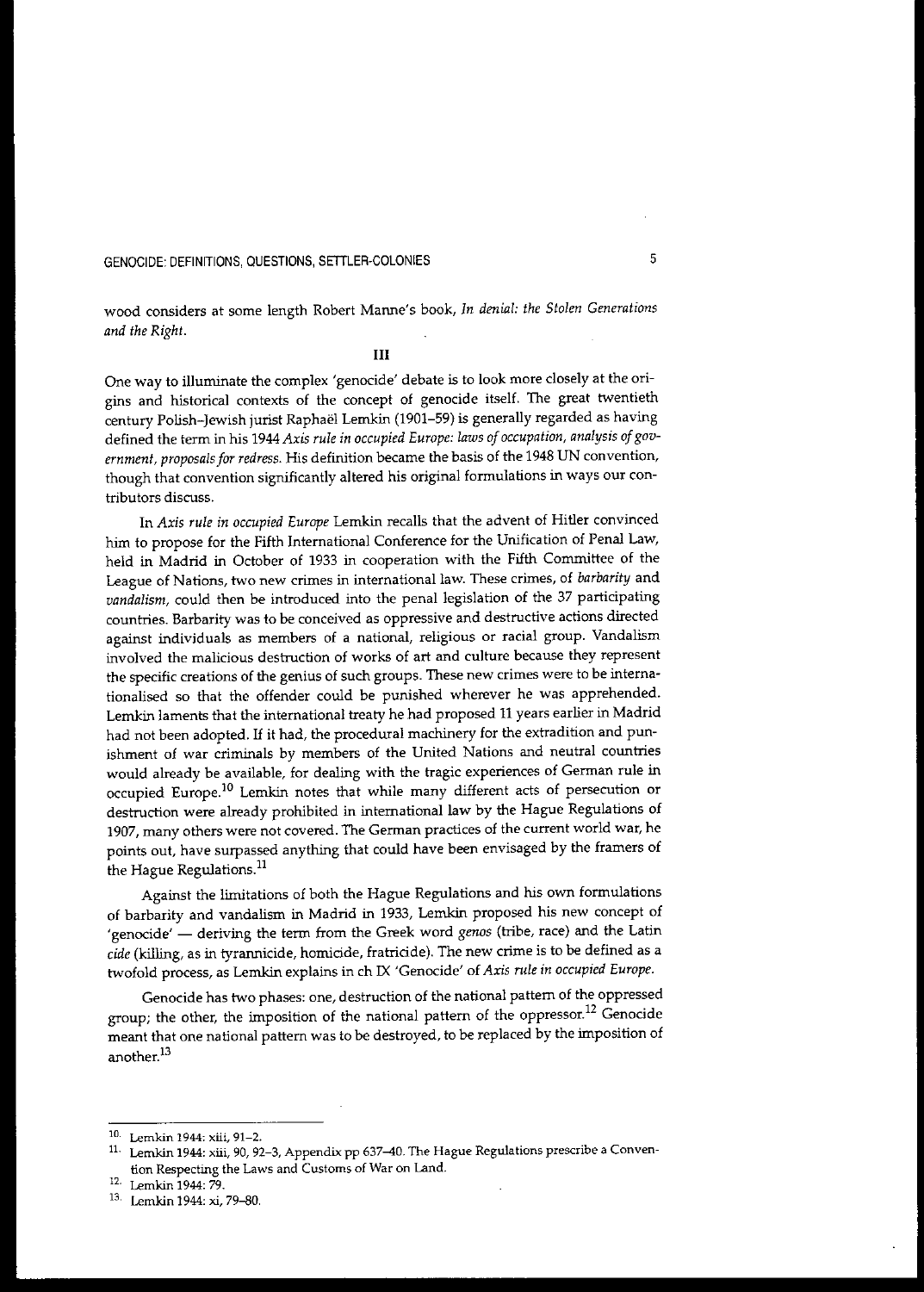### 6 **6** ABORIGINAL HISTORY 2001 VOL 25

Genocide signified a 'coordinated plan' of different actions 'aiming at' the destruction of the essential foundations of the life of national groups, with the 'aim' of **annihilating the groups themselves.1<sup>4</sup> Genocide was to be considered as manifold and wide-ranging, a composite of actions rather than one single defining act or mode by** which the destruction of a nation or group's foundations of life was to be secured. What **are these constitutive actions?**

For Lemkin, destruction of the essential foundations of the life of a group can **occur in many ways. It involves considerations of the political, social, legal, intellectual, spiritual, economic, biological, physiological, religious, and moral. It involves considerations of health, food, and nourishment in relation to genocide and as part of genocide.** It involves consideration of family life, care of children, and birth as well as death. It involves consideration of the honour and dignity of peoples, and the future of humanity as a world community.

**In his consideration of genocide in relation to physical existence, Lemkin insists** that genocide historically does not usually or necessarily involve mass killing, though it **certainly can, as was occurring, he pointed out, in the present world war. When Ger**many occupied the various European countries, the 'plan of genocide' had to be **adapted to political considerations in different countries; it could not be implemented** in full force in all the conquered states, and accordingly the plan varied as to subject, **modalities, and degree of intensity in each occupied country. Blood was an important** criterion. A distinction was made between peoples considered related by blood to the **Gennan people, such as Dutchmen, Norwegians, Flemings, Luxemburgers, deemed** worthy of being Germanised; and peoples thought unrelated by blood, such as Poles, Slovenes, Serbs, who were not.<sup>15</sup> The latter group of peoples was in some way to be replaced.

Genocide in terms of physical existence could involve mass killings. The technique of mass killing was employed mainly against Jews, Poles, Slovenes, and Russians. 'Some groups - such as the Jews - are to be destroyed completely.' Some**times mass killing was selective: in Poland, Bohemia-Moravia, and Slo:venia it was the** intellectuals who were being liquidated because they had always been considered the **main bearers of national ideals and at the time of occupation they were especially sus**pected of organising resistance. <sup>16</sup>

**Genocide could involve also methods that were not immediate in their destruction** of peoples or segments of peoples. It could involve a 'policy of depopulation' of peoples **of so-called non-related blood while procreation by Germans in the occupied countries was promoted. The German occupier endeavoured to lower the birthrate of the unde**sired group while attempting to raise the birthrate of Germans and those like Dutch and Norwegians considered to be of 'related blood'. illegitimate children born by Dutch and **Norwegian women, begotten by German military men, were subsidised. In Luxembourg extramarital procreation with Germans was encouraged. In the occupied**

<sup>14.</sup> Lemkin 1944, 79.

**<sup>15.</sup> Lemkin 1944: xii, 77, 80-2, 89.**

**<sup>16.</sup> Lemkin 1944: 88-9. Cf. ]olm Connelly, 1999. For the importance** of blood **criteria in European** history, cf. John Docker 2001: 88, 100.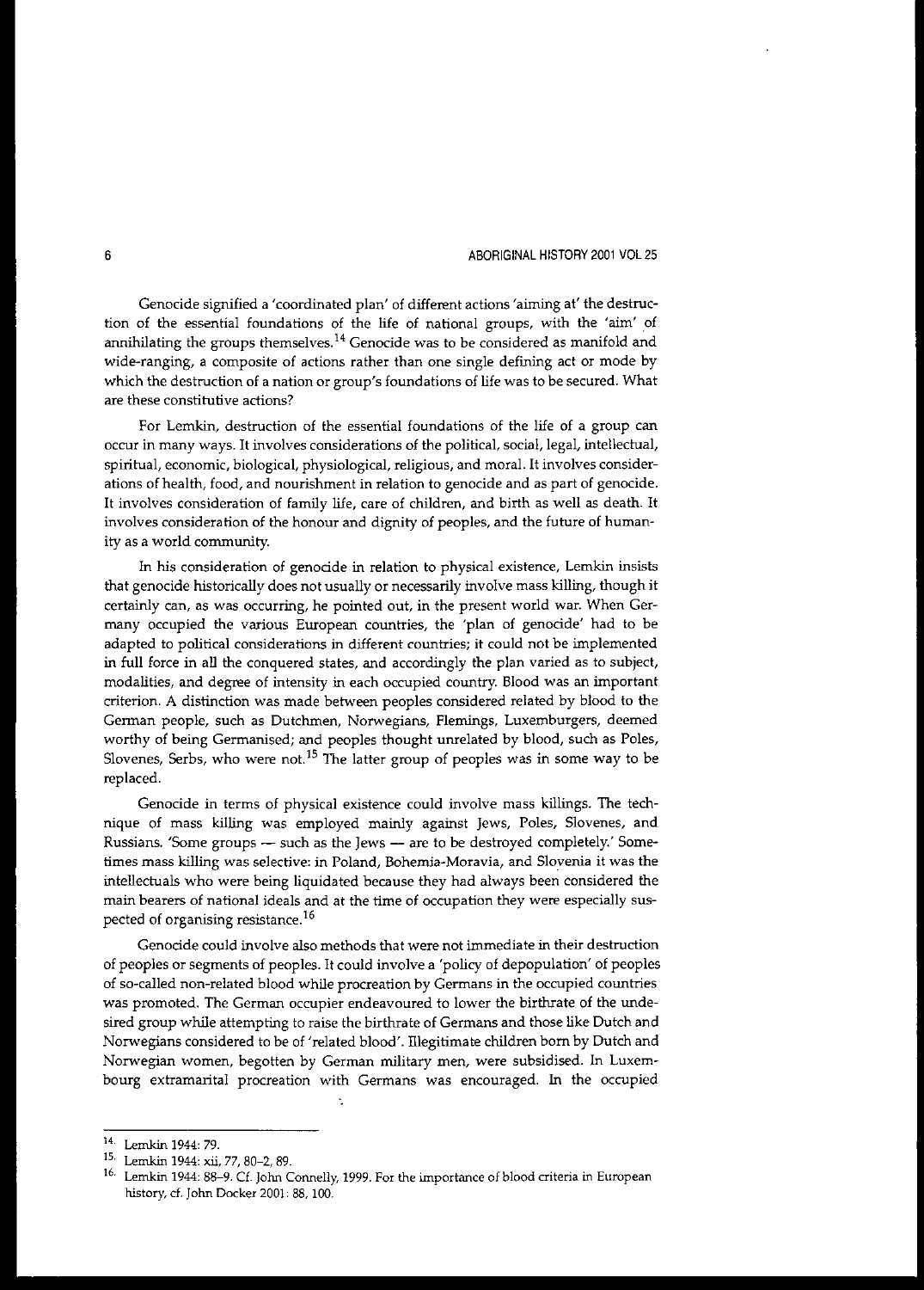countries, the birthrate of the undesired group was further decreased as a result of the **separation of males from females by deporting the males for forced labour elsewhere.<sup>17</sup>**

Genocide, then, entails the destruction of the 'biological structure' and 'corporal integrity' of a national, religious, or racial group.<sup>18</sup>

Genocide involves issues of health, food, and nourishment, such as the German **policy of introducing a starvation rationing system for non-Germans. The undernour**ishment of parents because of discrimination in rationing brought about not only a lowering of the birthrate but a lowering of the survival capacity of children born of underfed parents. The Germans introduced what Lemkin calls racial discrimination in feeding. Rationing of food was organised according to racial principles throughout the **occupied countries. In accordance with this 'program', the German population was getting 93% of its pre-war diet, while those in the occupied territories received much less, in particular the Poles and Jews. In terms of meat rations, the Germans received 100% of** pre-war levels, the Poles 36 per cent, the Jews zero per cent. Such 'racial feeding', as Lernkin strikingly phrased it, affected captive populations in terms of calories and basic nutrients, as in carbohydrates, proteins, and fats. Its result was a decline in health **amongst the occupied and subjugated peoples, instanced in anaemia, and an increase in** the death rate. Health and life were also endangered in the undesired national groups, as in Poland including in the Warsaw ghetto, by the deprivation of elemental necessities. In winter warm clothing and blankets were requisitioned, firewood and medicine were withheld. The Jews in the Warsaw ghetto were crowded together under conditions of housing inimical to health, and in being denied the use of public parks the Jews **were even deprived of the right to fresh air. Such measures were especially pernicious** to the health of children and caused the development of various diseases. During the winter of 1940-41, only a single room in a house could be heated in the Warsaw ghetto, and children had to take turns in warming themselves there; after 1941 the Jews in the ghetto received no fuel.<sup>19</sup>

**Genocide can involve removal from homes. At first the conditions imposed on Jews in the occupied countries of western Europe were not as severe as those in central and eastern Europe. Shortly after the occupation in the west, however, the German mil**itary commanders issued regulations forbidding Jews who had fled from the occupied **territory to return their homes.<sup>20</sup>**

Lemkin pointed out that acts of the occupier which 'cause humiliations, debilitation by undernourishment, and danger to health' were already in violation of the laws of humanity as specified in the preamble to the Hague Regulations. But other acts **such as encouraging members of the armed forces to impregnate women nationals of** the. occupied area by subsidising the costs of the resulting children - were not expressly prohibited by the Hague Regulations and needed now to be seen as coming within the purview of genocide. Lemkin suggested in general terms that the 'German occupant' had embarked upon a gigantic scheme to change, in favour of Germany, the

**<sup>17.</sup> Lemkin 1944: xii, 86-7.**

**<sup>18.</sup> Lemkin 1944: 80, 93.**

<sup>19.</sup> Lemkin 1944: 86-8.

<sup>20.</sup> Lemkin 1944: 75.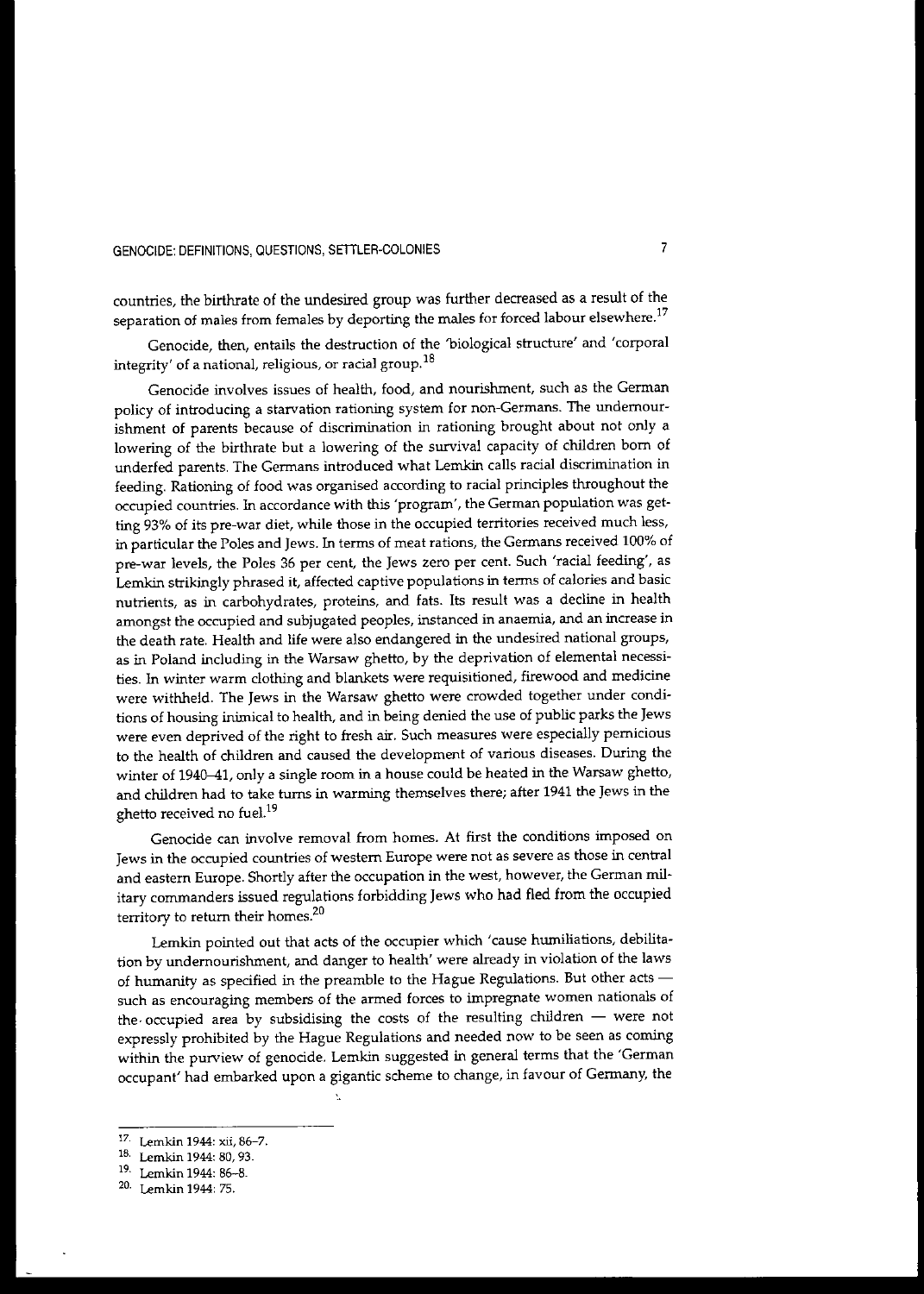balance of biological forces between it and the captive nations and subjugated peoples **for many years to come. Even in the case of German defeat, the Germans would still be** in **a position to deal with other European nations from the vantage point of numerical,** physical, and economic superiority. Lemkin predicted that given the disastrous state of **nourishment and health in the occupied countries, the post-war generation of such countries would be stunted, survivors of the ill-fed children of the war years. 21**

**Lemkin referred to economic aspects of genocide, where the general aim in the occupied territories was the destruction of the foundations of the economic existence of a national group. Participation in economic life was made dependent upon one's being German or being devoted to the cause of Germanism. There was a comprehensive shift**ing of wealth to Germans and prohibiting the exercise of trades and occupations by **people who were considered unable to promote Germanism. The Jews were immediately deprived of the elemental means of existence. This was contrary to international law at the time. Unless military necessity were involved, the occupier was obliged to restore economic order, which means the right to work and to make a living: 'Depriving the Jews of** ... **the exercise of professions is a violation of Article 43 of the Hague Regu**lations.' Lemkin suggested that in relation to the Poles the 'purpose of the occupant' **was to shift the economic resources from the Polish national group to the German** national group: 'Thus the Polish national group had to be impoverished and the Ger**man enriched.'**22

**Genocide involves issues of forced labour and free movement. Genocide occurs** when an action infringes on the 'liberty' of inhabitants when such action is committed because they belong to a national, religious, or racial group. Lemkin pointed out that depriving the Jews of the right of free movement was a violation of Article 43 of the Hague Regulations. Exposing Jews to mass death by creating unhealthy conditions in the ghettos and in forced labour camps contravened Article 46 of the Hague Regulations; the institution of forced labour was a violation of Article 52. The'denial of wages **to Jews', Lemkin wrote, 'amounts to involuntary servitude, which is a violation of the** laws of humanity'.<sup>23</sup>

**Genocidal economic measures have more than economic consequences. The low**ering of the standard of living creates difficulties in fulfilling what Lemkin referred to as cultural-spiritual requirements. And a daily fight for bread and physical survival may handicap thinking in general and national terms.<sup>24</sup>

As part of a 'synchronised attack on different aspects of life of the captive peoples', genocide has political meanings. In the current world war the Germans were destroying institutions of self-government and imposing a German pattern of administration: 'Every reminder of former national character was obliterated.' Such can apply even to personal and family names. Lemkin noted that nationals of Luxembourg held to **have foreign or non-German first names were required to assume corresponding Ger**man first names, and if that was not possible they had to select new German first **names. German family names could be.imposed on Luxembourg nationals.<sup>25</sup>**

**<sup>21.</sup> Lemkin 1944: xi, 92.**

<sup>22.</sup> **Lemkin 1944: xii, 77, 85.**

<sup>23.</sup> **Lemkin 1944: 77, 93.**

<sup>24</sup> Lemkin 1944: 85-6.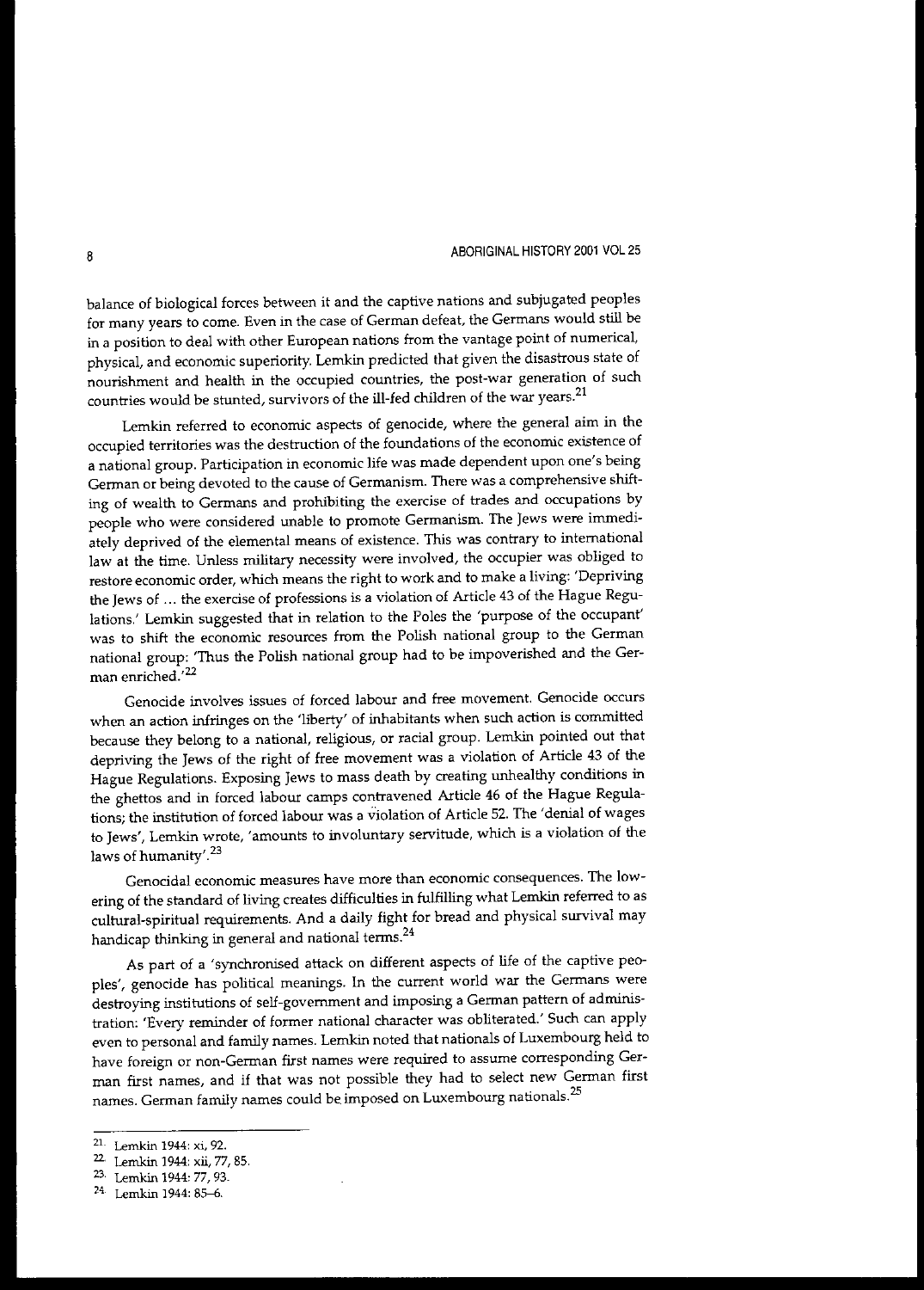**In its social and legal aspects, genocide entails the disruption of a nation's social cohesion, so vital to its development. The abolition of** local law **and local courts and the** imposition of German law and courts accompanied such destruction of the national social pattern. At the same time there was a Germanisation of the judicial language and of the bar.<sup>26</sup>

**There is intellectual and spiritual genocide. Elements of the nation or group such** as the intelligentsia and the clergy that provide spiritual leadership are killed or removed. In Poland and Slovenia the intelligentsia and the clergy were in great part separated from the rest of the population and deported for forced labour in Germany. **Genocide involves such weakening of the national spiritual resources. 27**

There was genocide in the religious field. In occupied Europe the Germans interfered with the activities of the Church, which in many countries provided not only spiritual but also national leadership. In Luxembourg, eager for children to enrol! in pro-Nazi youth organisations, the Germans tried to disrupt the role of the Catholic religion in the field of education. In 1939 the Germans burned the great library of the Jewish Theological Seminary at Lublin, Poland. Lemkin quotes from a 1941 German **newspaper article celebrating the event,28**

For us it was a matter of special pride to destroy the Talmudic Academy, which was known as the greatest in Poland ... We threw out of the building the great Talmudic library, and carted it to market. There we set fire to the books. The fire last for twenty hours. The Jews of Lublin were assembled around and cried bitterly. Their cries almost silenced us. Then we summoned the military band and the joyful shouts of the soldiers silenced the sound of the Jewish cries.

*Frankfurter Zeitung,* Wochen-Ausgabe, 28 March 1941<sup>29</sup>

In Poland as well as persecution of the clergy there was systematic pillage and destruction of church property, the German occupying authorities seeking to destroy the religious leadership of the Polish nation. $30$ 

There was genocide in the field of morality. The German occupiers, Lemkin argues, attempted to create an atmosphere of moral debasement through promoting pornographic publications and motion pictures, and the excessive consumption of alcohol.<sup>31</sup>

**Genocide involves questions of the honour of the inhabitants in the occupied terri**tories. Although the Hague Regulations were silent, Lemkin feels, on the 'preservation

<sup>25.</sup> Lemkin 1944: xi, 82-3.

**<sup>26.</sup> Lemkin 1944: xi, 83.**

**<sup>27.</sup> Lemkin 1944: xi, 83, 89.**

<sup>28.</sup> **Lemkin 1944:** xii, 84-5, **89.**

<sup>&</sup>lt;sup>29.</sup> Lemkin 1944: 85. In a footnote to p 80 Lemkin mentions the wars of Islam and the Crusades as **among classical examples in history of campaigns of extermination in which nations and groups of the population were almost completely destroyed. We can in this connection think of the Crusader invasion of Jerusalem in 1099, when all Muslims within the city walls were slaughtered. When the entire Jewish community gathered within the main synagogue to pray, the Crusaders torched the building and slew anyone who tried to escape. See Amin Malouf 1984: prologue, ii.**

<sup>30.</sup> Lemkin 1944, 89.

**<sup>31.</sup> Lemkin 1944: xii.**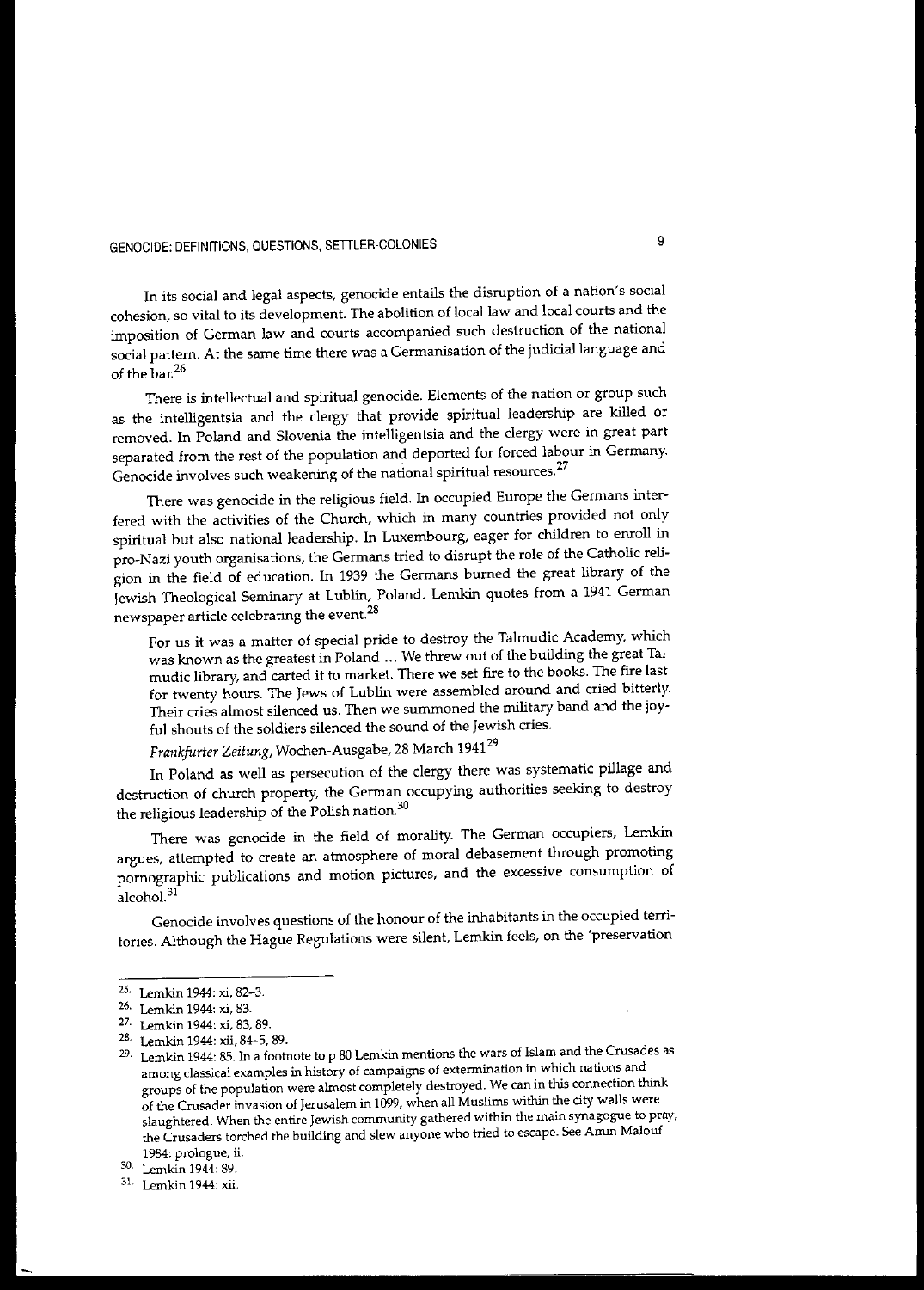### 10 **ABORIGINAL HISTORY 2001 VOL 25**

of the integrity of a people', the constitutions and the penal codes promulgated after 1918 contained provisions for the protection of the rights of national groups, 'especially **of their honour and reputation'. Genocide is constituted in 'humiliations' visited upon a people.<sup>32</sup> Genocide also involves the destruction of 'family honour', When Jewish fami**lies were separated during deportations, Article 46 of the Hague Regulations protecting **family honour was violated. <sup>33</sup>**

There is cultural genocide. The German occupiers prohibited or destroyed cultural **institutions and activities. They substituted vocational education for education in the liberal arts, in order to prevent humanistic thinking, considered dangerous because it** was held to promote national thinking. In the incorporated areas the local population was forbidden to use its own language in schools and printing. A rigid control of all **cultural activities was introduced. Pepulations were deprived of inspiration from the existing cultural and artistic values; such occurred especially in Poland, where national monuments were destroyed, and libraries, archives, museums and art works were car**ried away.34

Genocide involves the future honour and diversity of humanity itself. The world **represents only so much culrure and intellectual vigour as are created by its component** national groups (though Lemkin observes that the idea of a nation should not be confused with the idea of nationalism; such would be to mistake the idea of individual liberty with that of egoism). The destruction of any nation therefore results in the loss of **its future contributions to the world. Progress in civilisation can be gauged by the** respect for and appreciation of the national characteristics and qualities contributed by the different nations to 'world culture' and the 'world community'; and such characteristics and qualities can be offered to humanity by nations weak in defence and poor in **economic resources; they are not to be measured in terms of national wealth and power.<sup>35</sup>**

#### **IV**

In Axis rule in occupied Europe Lemkin reflected on the relationship of genocide to colonialism. Colonisation was an aspect of political genocide, the replacement by German patterns of administration of formerly self-governing institutions.<sup>36</sup>

**The German occupiers of Europe introduced notions of genOCide that were the reverse of world-corrununitarian. The extremely inhuman treatment of Jews (outlined** in ch VIII, 'The legal status of the Jews') promoted, Lemkin noted, the 'anti-Christian idea' of the inequality of human beings and of German racial superiority.<sup>37</sup>

**Practices of colonialism were important for the German occupiers and constituted** the second phase of genocide, the imposition of the national pattern of the oppressor during or after the destruction of the national pattern of the oppressed group: 'This imposition ... may be made upon the oppressed population which is allowed to remain,

<sup>32.</sup> Lemkin 1944: 90-4.

<sup>33.</sup> Lemkin 1944: 77.

**<sup>34.</sup> Lemkin 1944: xii, 84.**

**<sup>35.</sup> Lemkin 1944: 91 and 91 note 5I.**

**<sup>36.</sup> Lemkin 1944: xi.**

**<sup>37.</sup> Lemkin 1944: xi.**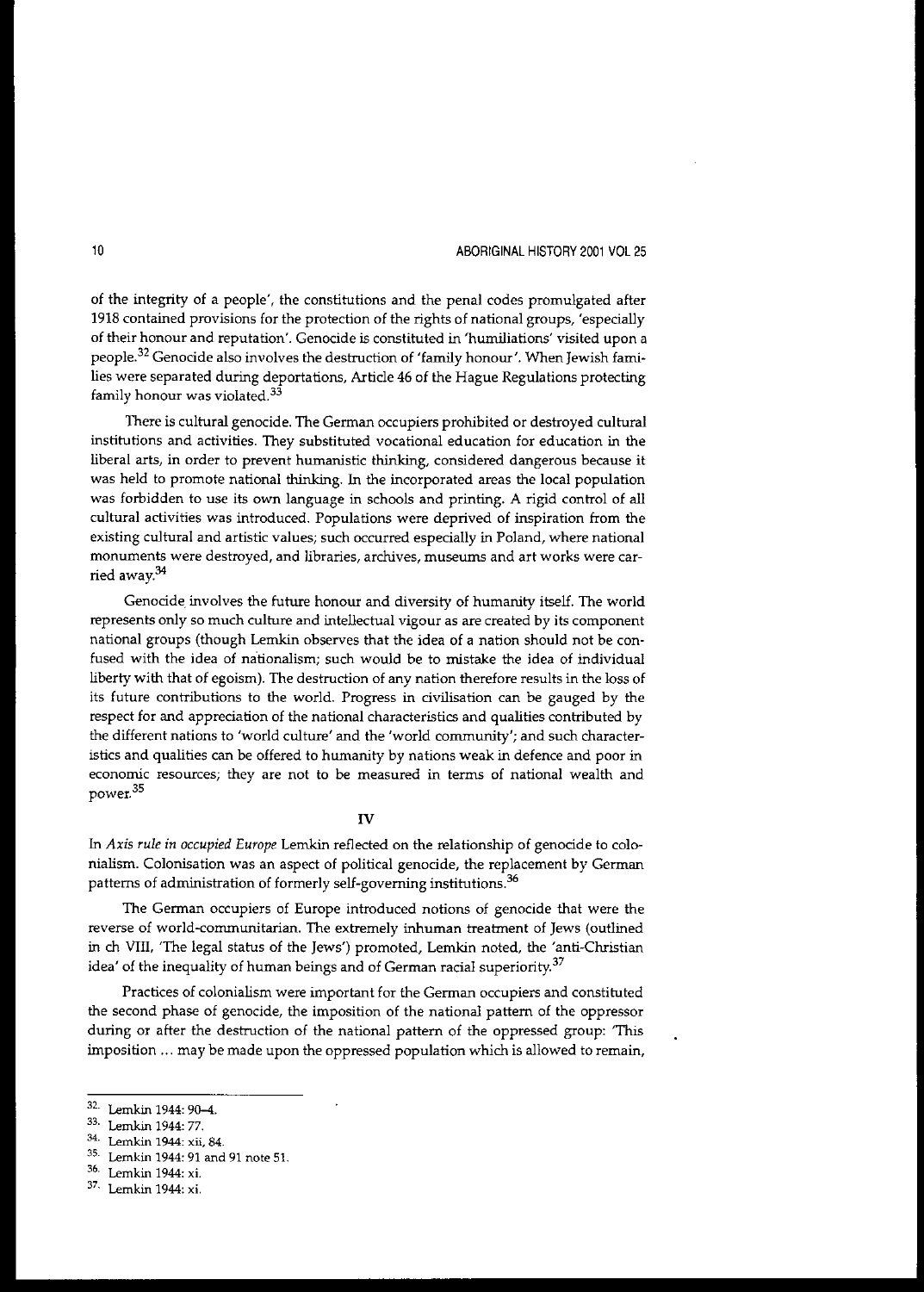or upon the territory alone, after removal of the population and the colonization of the **area by the oppressor's own nationals:<sup>38</sup>**

**Colonisation by Germans worked on the theory of** *Lebensraum,* **making room for living by Germans in certain areas they conquered. In western Poland, especially, Lern**kin observes, colonisation was conducted on a large scale. The Polish population was **removed from their homes in order to be replaced by German settlers who were** brought in from the Baltic States, the central and eastern districts of Poland, Bessarabia, and from the Reich itself. The properties and homes of the Poles were allocated to Ger**man settlers, and to induce them to reside in these areas the settlers received many** privileges (including tax exemptions), In Poland special subsidies were provided for German families having 'at least three minor children'.<sup>39</sup>

Those living in a liberal democracy could, Lemkin suggests, choose racial superiority, genocidal aims, and colonisation. Lemkin writes that the German people treated as an entirety must bear responsibility for the history of genocide carried out against the peoples of occupied Europe. Hitler's *Mein Kampfhad* formulated the prolegomenon **of destruction and subjugation of other nations: 'The mere fact that the vast majority of** the German people put Hitler into power through free elections is evidence that they freely accepted his program which was secret to nobody.' The destruction of Europe, Lemkin feels, would not have been as complete and thorough had the German people not accepted its plan, participated voluntarily in its execution, and (up to the time of writing *Axis Rule*) profited greatly from it.<sup>40</sup>

Indeed, all groups of the German nation had their share in the spoils of occupied Europe. The German *Hausfrau* used for her family the food of all occupied countries, Polish geese, Yugoslav pigs, French wine, Danish butter, Greek olives, Norwegian fish; the German industrialist used French and Polish coal, Russian lumber; the German employer in agriculture and industry used for his greater profit imported conscript labor; the German businessman bought up foreign interests and properties, taking advantage of the debasement of non-German currencies; the importer benefited through low prices and compulsory credits; and by Hitler's decree of 28 July 1942, the **access to women in occupied countries was facilitated for German manhood by fiat of** law.<sup>41</sup>

Lemkin hoped that after the war the United Nations would create 'such political and spiritual conditions that the Germans will be impelled to replace their theory of **master race by a theory of a master morality,** international law, **and true peace,.42**

V

Lemkin's reflections in Axis *rule in occupied Europe* on the relationship of genocide to race and colonialism in German-occupied Europe are illuminating for the study of the possible relationship of genocide to settler-eolonialism in modem world history. In his impassioned, bitter, mordant 1997 text *A little matter of genocide: Holocaust and denial in*

<sup>38.</sup> Lemkin 1944: 79.

**<sup>39.</sup> Lemkin 1944: x-xi, 83, 86.**

**<sup>40.</sup> Lemkin 1944: xlii.**

**<sup>41.</sup> Lemkin 1944: xiv.**

**<sup>42.</sup> Lemkin 1944: xiv.**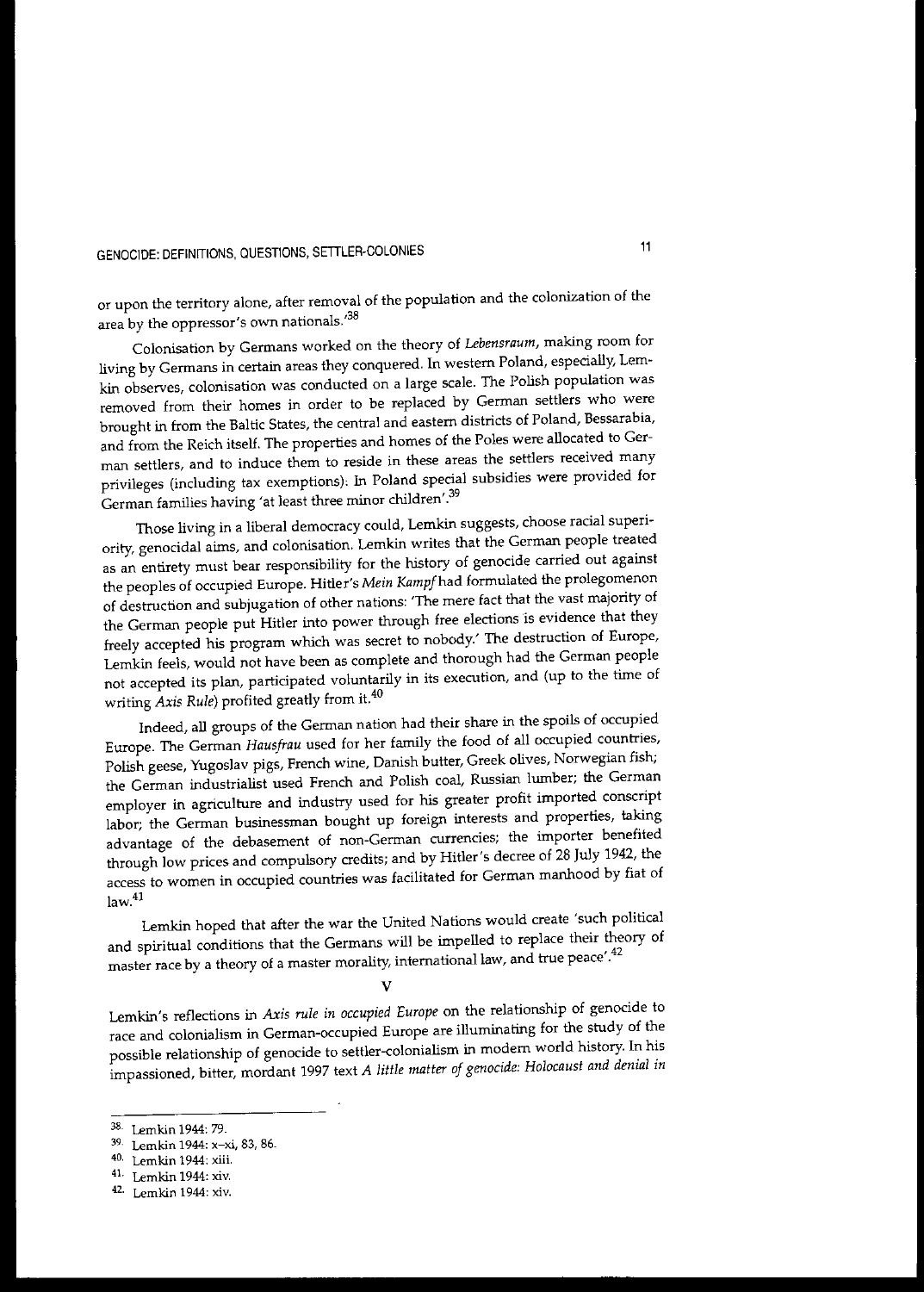*the Americas* 1492 *to the present* the Native American historian Ward Churchill takes up the challenge to relate Lemkin's definitions and reflections (indeed, the book is dedicated to the memory of Lemkin) to the post-Columbian history of the Americas. Churchill's book is also a contribution to the comparative study of European settler**colonies.**

**Churchill expresses anger at how the range, subtlety and inclusiveness of Lem**kin's 1944 definitions have been diluted, reduced, and distorted since World War II. The process, he argues, began with the 1948 UN convention. In specifying five different categories of actions (which have the intent to destroy, in whole or in part, a national, **ethnic, racial or religious group), the Convention follows Lemkin.<sup>43</sup> Because of objec**tions from some UN members, however, in particular the United States, all that **remained of cultural genocide from Lemkin's original definition was a provision pro**hibiting the forced transfer of children. The effect of the truncation of the notion of **'cultural genocide' was that the UN convention came to place far more weight on direct** killing than had ever been in Lemkin's wide-ranging formulations, his composite of dif**ferent forms. <sup>44</sup>**

Lemkin's concept of genocide, Churchill reminds us, does not assume a hierarchy **of actions and certainly was never meant to pertain exclusively to direct killing, this** being but one means to the end of destroying the *identity* of a targeted group. He protests at the way a simplistic reductive reading of Lemkin has become orthodoxy in **intemationallaw, academic and scholarly discussion, and popular understanding. 45 In his view, the UN convention also created severe problems for the comprehension, condemnation and possible punishment of the crime of genocide by inserting the term** 'intent' into its definition. Introducing the notion of *demonstrable intent,* he suggests, established a requirement that would be virtually impossible ever to prove.<sup>46</sup>

For Churchill, the greatest series of genocides ever perpetrated in history  $-$  in **terms of magnitude and duration - occurred in the Americas, led by Columbus him**self when, having with the blessing of the Spanish Crown installed himself as viceroy and governor of the Caribbean islands and America, he took up residence in 1493 in Española (today Haiti and the Dominican Republic). By first dispossessing them of their abundant cultivated fields and then instituting policies of slavery and systematic extermination, Columbus reduced the formerly prosperous Taino people from as many as eight million at the outset of his regime to about three million in 1496. By the time of Columbus' departure in 1500, only 100 000 Taino had survived; by 1514, there were 22 000; by 1542, only two hundred were recorded. The pattern of destruction inaugurated by Columbus continued as the pattern of genocide for the Americas, so that, Churchill suggests, it is probable that more than one hundred million pre-Columbian peoples died in the course of Europe's ongoing conquest of the continent. A hemispheric population estimated to have been as great as 125 million was reduced by **something over 90 per cent. From the outset entire civilisations were eradicated.<sup>47</sup>**

<sup>43.</sup> Churchill 1997, 71.

<sup>44.</sup> Churchill 1997: 367-8, 408, 412.

<sup>45.</sup> Churchill 1997: 70; see also: 368, 388, 399-418, 420, 423, 433.

<sup>46.</sup> Churchill 1997, 412, 418.

<sup>47.</sup> Churchill 1997: 1,85-7,97,129,403. See also Stannard 1992.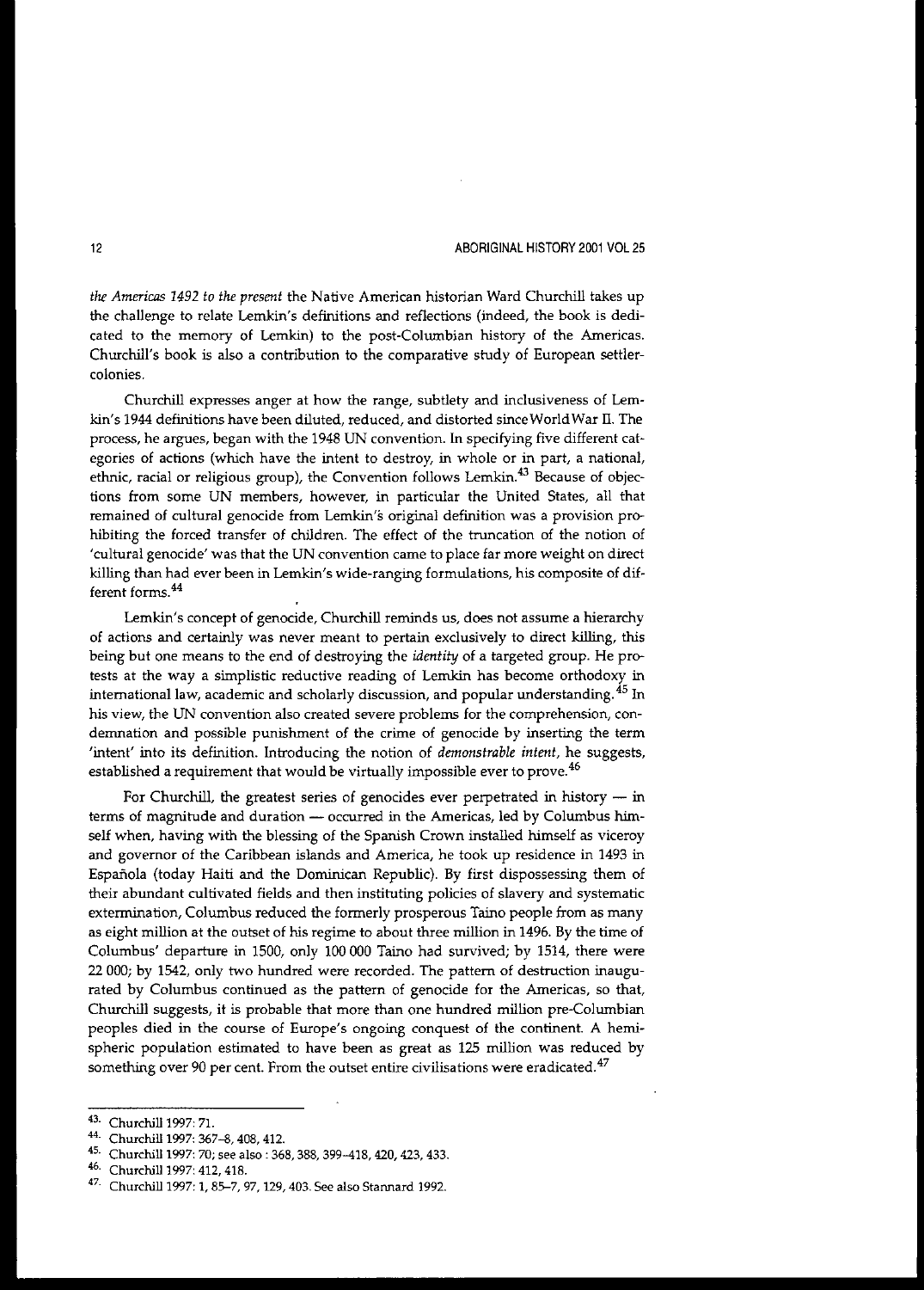Many died from disease and starvation. Such means of death, loss, and sometimes extinction was and still is, Churchill argues, the responsibility of the European invaders and settlers. He observes that a considerable portion of those who died in the Nazi **death camps as well as in forced marches died from starvation as well as epidemics of** diseases like dysentery and typhus. Yet the Nazis were nonetheless found culpable under international law after the war for such deaths by deliberately imposing the conditions which led to the spread of starvation and sickness among them. Churchill reminds his readers that the English Puritans rejoiced that diseases like smallpox were having a catastrophic effect  $-$  they could daily observe the death and terror  $-$  on Indian numbers, thus facilitating rapid colonisation. Some of the worst examples of **escalating death by sickness and disease occurred on the Spanish Christian missions in** Florida, Texas, California, Arizona, and New Mexico in the period 1690-1845. After the **military delivered captive Indians to the missions, they were expected to perform ard\!** ous agricultural labour while being provided with no more than 1400 calories per day in low-nutrient foods, with some missions supplying as little as 715 calories per day. **Amongst the survivors, stress, anxie1y, trauma, depression, demoralisation and despair** led not only to vulnerability to physical and psychological illnesses but also to a plummeting of birth rates. In his own definition of genocide that he offers at the end of his book, Churchill in the spirit of Lemkin's 1944 discussion suggests that the crime of gen**ocide should include not only forms of systematic economic deprivation leading to** starvation and other deterioration in the physical wellbeing of group members but also **denial of fundamental medical attention to a group.48**

In Churchill's view, the English distinguished themselves in the range and extent **of their genocidal actions in North America: 'The most overtly genocidal of the Euro**pean powers operating in North America was England.' From almost the first moment of invasion in the 1580s, the English established processes of dislocating the lives of indigenous peoples and destroying the economic basis of their survival, processes that escalated in the following two hundred years. The English like the Spanish before them in the Americas engaged in systematic direct killing of the most 'savage' kind, including mounting of the skulls of dead Indians on poles. By the late 16005, the Pamunkeys, Chickahominies, Naunsemonds, Rappahannocks, Paspaheghs and other smaller peo**ples were reduced to a rerrmant of no more than 600 people, rendered destitute,** homeless, starving, disease-ridden, harried, and harassed. Meanwhile the English, having destroyed a once-thriving civilisation, now established themselves and their economy and society on its ruins. Churchill remarks that the goal of the English settle**ment ever:YW'here in North America was to create 'Indian-free zones of occupation for** itself, as rapidly as practicable, in every locality to which it lay claim'.<sup>49</sup>

European settler-colonial practices since 1492 were, Churchill suggests, influential in Nazi conceptions of colonisation, serving as models to be followed. Churchill com**pares Columbus' policies and practices of settlement of the Americas and racial ideas** during his reign as governor on Española to Heinrich Himmler and Nazi notions of *Untermenschen.* The Spanish policy of conscripting entire indigenous populations into forced labour served as a prototype for Nazi policies in Eastern Europe. United States'

<sup>48.</sup> Churchill 1997: 86, 139-44, 151, 432-3.

<sup>49.</sup> Churchill 1997: 147-8, 166-67, 180, 199-202.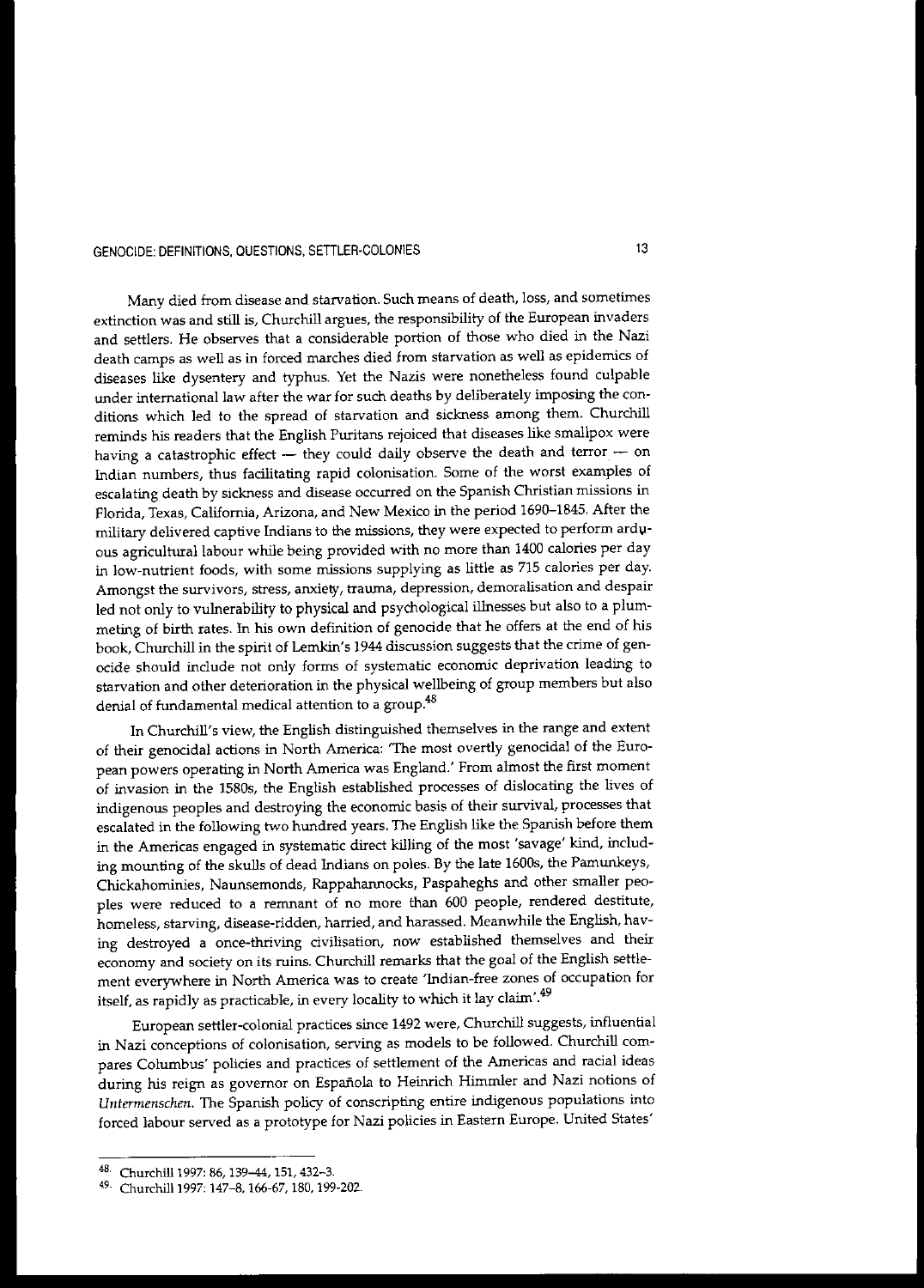### 14 ABORIGINAL HISTORY 2001 *VOL 25*

**clearing operations, so-called, against the indigenous peoples of North America also served as an exemplar for Nazi notions and practices of** *Lebensraum.* **Settler-colonies like** 'Australia, New Zealand, South Africa, Argentina, the United States, and Canada' led the way in setting out to achieve what the Nazis also set out to achieve, the displacement of indigenous populations and their replacement by incoming peoples held to be racially superior.<sup>50</sup>

Churchill argues that settler-colonies around the world established during European expansion post-1492 in the United States, Canada, Australia, New Zealand, South Africa, and Argentina, are not only potentially but *inherently* genocidal. In settler-colanies - again Churchill is reprising Lemkin's definition of genocide as a twofold process of dispossession of the life-world of a national group and imposition of the life pattern of another - 'an invading group quite literally supplants the indigenous population on its own landbase'. A settler-eolony to be a settler-colony requires 'wholesale displacement, reduction in numbers, and forced assimilation of native peoples'. Churchill feels that Sartre, addressing the war crimes tribunal established by Bertrand Russell in 1967 (prompted by US destructive acts in the Vietnam War), went a long way towards restoring Lemkin's original notions of genocide by equating colonialism and genocide. In Churchill's view, settler-colonies involve genocide in their very being.<sup>51</sup>

V

In the last decade or so historians have been exploring concepts like genocide, Holocaust, trauma, and memory. Notable here is Peter Novick's challenging *The Holocaust in American life* (1999) and a renewed interest in the writings of thinkers like RaphaeI Lem**kin and Hannah Arendt. <sup>52</sup> Our contributors discuss a wide range of texts, from American, Gennan, and other scholars. Specialists in Australian history have only** recently begun participating in these broad international debates. We see the essays in this issue of *Aboriginal History* as valuable contributions to this ongoing global **conversation.**

### References

Churchill, Ward 1997, *A little matter ofgenOCide: Holocaust and denial in the Americas 1492 to the present,* City Lights Books, San Francisco.

Clendinnen, Inga 2001, 'First contact', *The Australian's Review of Books:* 6-7 (May), 26.

Connelly, John 1999, 'Nazis and Slavs: from racial theory to racist practice', *Central European History* 32(1): 1-33.

**<sup>50.</sup>** Churchill 1997: **52, 84-8. Cf. Connelly 1999: 29, who writes that the Nazis wished to emulate the English success in colonisation, including the management ofsometimes huge numbers of subject peoples: 'Hitler ... referred to the future regime in Eastern Europe as approximating that of the English in India'. Cf. also Finkelstein 2000: 145 - 'Hitler modelled his conquest of the East on the American conquest of the West'.**

**<sup>51.</sup>** Churchill 1997: **84, 415-6, 421-2, 441 note 64. Sartre's address was published as 'On Genocide' in** *Ramparts* **February 1968; an expanded version appeared as a 1968 book,** *On genocide and a summary of the evidence and judgments of the International War Crimes Tribunal,* **Beacon Press, Boston.**

**<sup>52.</sup> Novick 1999. See also Curthoys, Ned 2000/1, which discusses Novick and Ward Churchill as well as Arendt's writings.**